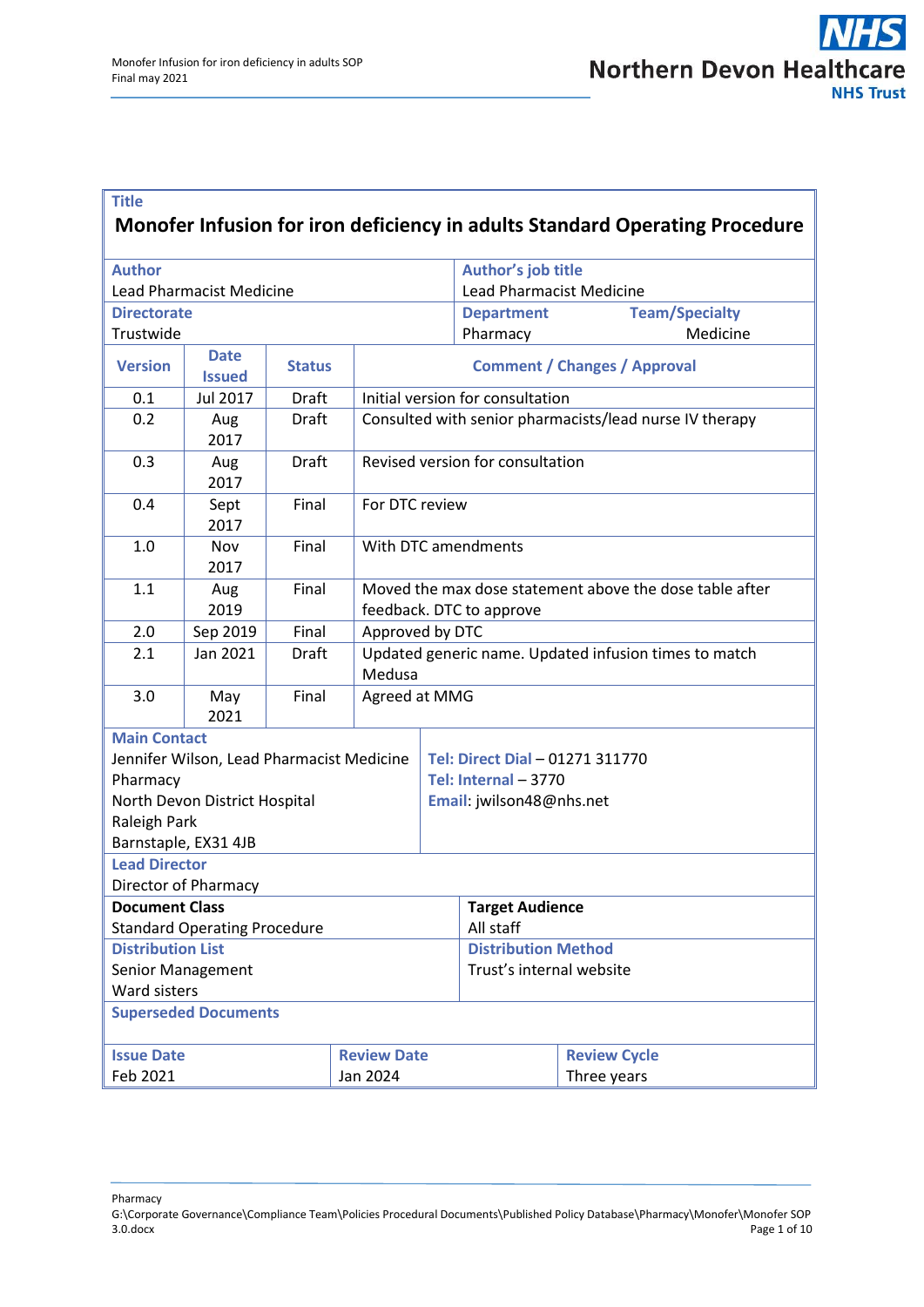| <b>Consulted with the following stakeholders: (list</b><br>all)<br>Clinical pharmacists<br>Pre-op<br><b>Maternity services</b><br>Day treatment<br>Haematology nurses/lab<br>Lead nurse MAU<br>Clinical nurse specialist IV fluid | <b>Contact responsible for implementation and</b><br>monitoring compliance:<br>Clinical Nurse Specialist Intravascular Fluid<br>Management<br><b>Education/ training will be provided by:</b><br><b>Clinical Nurse Specialist Intravascular Fluid</b><br><b>Management</b> |  |  |  |  |  |
|-----------------------------------------------------------------------------------------------------------------------------------------------------------------------------------------------------------------------------------|----------------------------------------------------------------------------------------------------------------------------------------------------------------------------------------------------------------------------------------------------------------------------|--|--|--|--|--|
| management<br><b>Approval and Review Process</b><br>DTC.                                                                                                                                                                          |                                                                                                                                                                                                                                                                            |  |  |  |  |  |
| <b>Local Archive Reference</b><br>G:\PHARMACY\Policies & Procedures\SOP - Monofer\Monofer SOP 3.0.docx<br><b>Local Path</b><br>Policies & Procedures\SOP - Monofer\Monofer SOP 3.0.docx<br><b>Filename</b><br>Monofer SOP 3.0     |                                                                                                                                                                                                                                                                            |  |  |  |  |  |
| <b>Policy categories for Trust's internal website</b><br>(Bob)<br>Pharmacy/Haematology                                                                                                                                            | <b>Tags for Trust's internal website (Bob)</b><br>Iron infusion, anaemia, monofer                                                                                                                                                                                          |  |  |  |  |  |
| Any revision to an NHSLA document requires the agreement of the Senior Governance Manager<br>(Compliance)                                                                                                                         |                                                                                                                                                                                                                                                                            |  |  |  |  |  |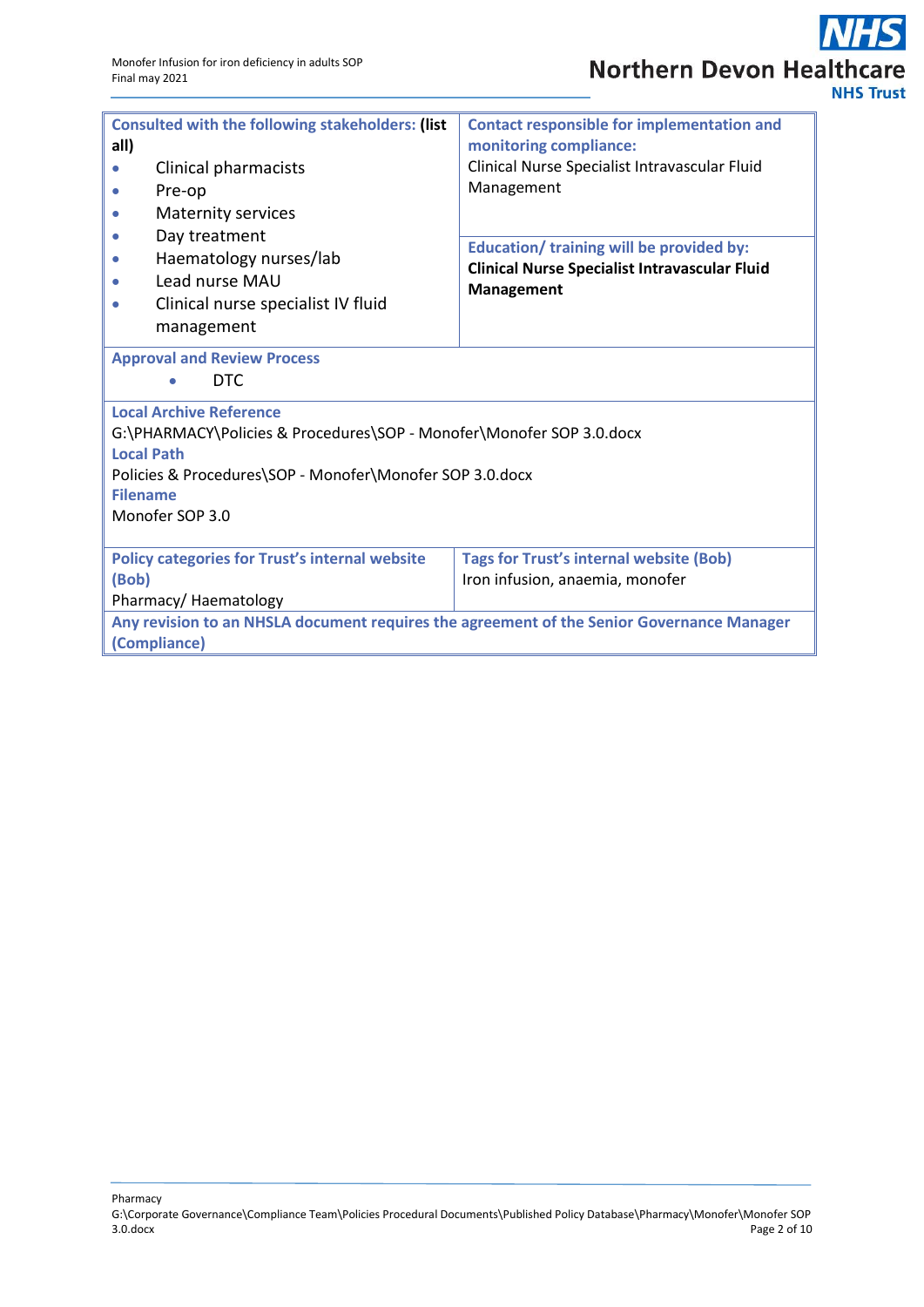## **CONTENTS**

# <span id="page-2-0"></span>**1. Background**

- **1.1. Ferric derisomaltose ( Monofer)** is the only iron salt recommended for use in the RD&E and NDDH areas; iron dextran and iron sucrose should not be used.
- **1.2.** Monofer is to be given wherever intravenous iron is requested, except in specified renal dialysis patients under the direction of the renal dialysis team

## <span id="page-2-1"></span>**2. Purpose**

- **2.1.** The Standard Operating Procedure (SOP) has been written to:
	- Identify the procedure for the prescribing and delivery of Monofer (ferric derisomaltose) infusion within a clinical setting.
	- Improve personal care for the patient and reduce the risks associated with inappropriate iron replacement therapy

# <span id="page-2-2"></span>**3. Scope**

- **3.1.** This Standard Operating Procedure (SOP) relates to the following staff groups who may be involved in the assessment and delivery of Monofer therapy on the wards:
	- Registered nurses
	- Medical staff
	- Pharmacists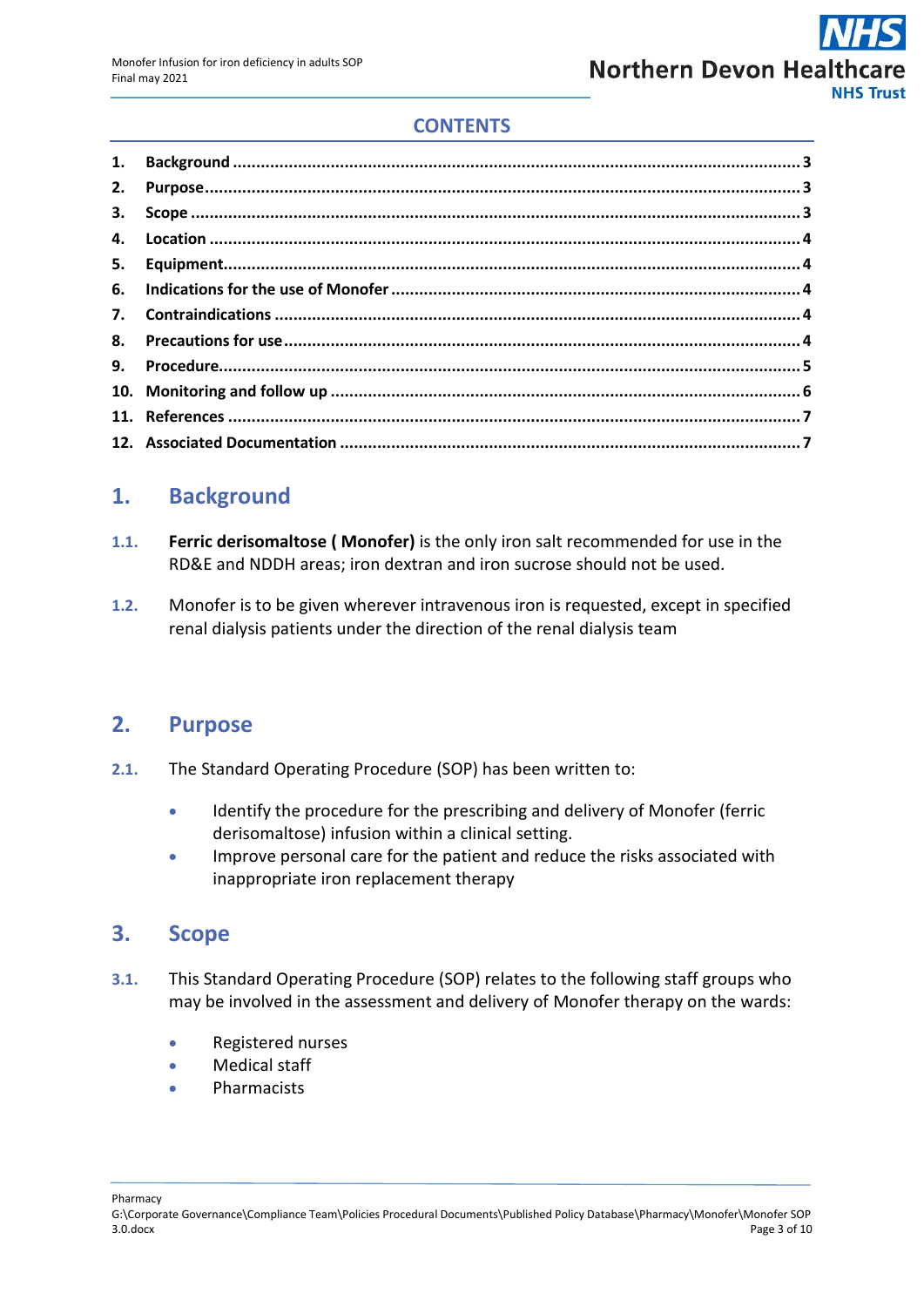

## <span id="page-3-0"></span>**4. Location**

- **4.1.** This Standard Operating Procedure Monofer infusion for Iron deficiency can be implemented in all clinical areas where competent staff is available to undertake this role.
- **4.2.** Staff undertaking this procedure must be able to demonstrate continued competence with injectable medicines procedures and anaphylaxis management as per the organisations policy on assessing and maintaining competence.

## <span id="page-3-1"></span>**5. Equipment**

- Monofer vials 500mg/5ml as needed
- Sodium chloride 0.9% infusion bag 100 to 500ml depending on patient need
- Vascular access device eg peripheral cannula
- Volumetric infusion pump and compatible administration set

## <span id="page-3-2"></span>**6. Indications for the use of Monofer**

- **6.1.** Monofer is indicated for the treatment of iron deficiency:
	- When oral iron preparations are ineffective or cannot be used
	- Where there is a clinical need to deliver iron rapidly
- **6.2.** The diagnosis must be based on laboratory results.

## <span id="page-3-3"></span>**7. Contraindications**

- Hypersensitivity to the active substance, to Monofer or any of its excipients
- Known serious hypersensitivity to other parenteral iron products
- Non-iron deficiency anaemia (e.g. haemolytic anaemia)
- Iron overload or disturbances in utilisation of iron (e.g. haemochromatosis, haemosiderosis)
- Decompensated liver disease
- First trimester of pregnancy
- Ongoing bacteraemia

## <span id="page-3-4"></span>**8. Precautions for use**

- **8.1.** Parenterally administered iron preparations can cause hypersensitivity reactions including serious and potentially fatal anaphylactic reactions. The risk is enhanced for patients with:
	- Known allergies including drug allergies
	- History of severe asthma, eczema or other atopic allergy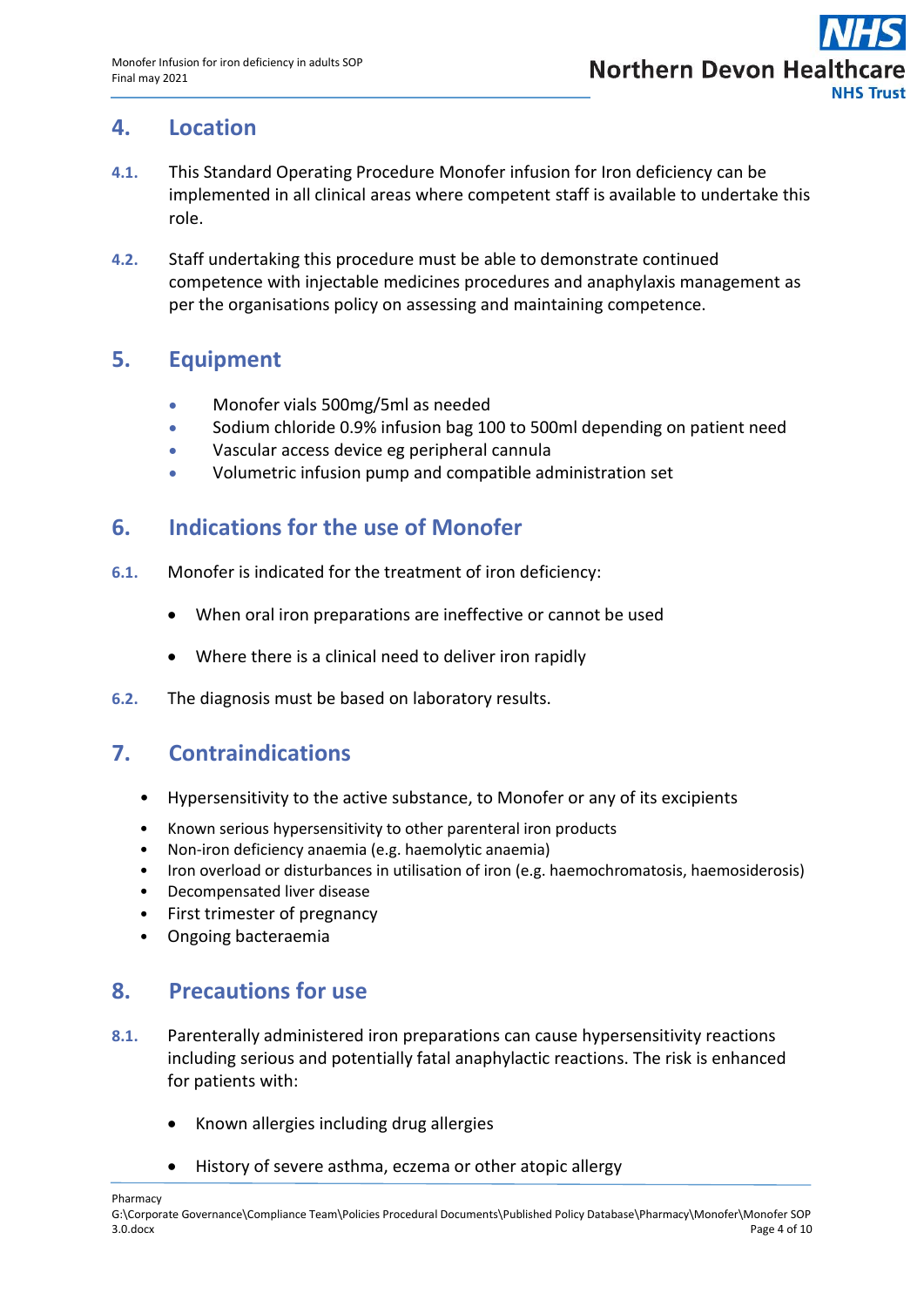- Immune or inflammatory conditions eg rheumatoid arthritis
- **8.2.** Parenteral iron should be used with caution if acute or chronic infection present.

# <span id="page-4-0"></span>**9. Procedure**

**9.1.** Refer to the NDHT Policy on Prescribing, Preparing and Administering Injectable Medicines

#### **9.2. Dose calculation**

- Determine patients cumulative iron need. For most patients this can be calculated using the simplified table below
- Please note: If the cumulative iron dose exceeds **20 mg iron/kg body weight**, **the dose must be split in two administrations with an interval of at least one week**. It is recommended whenever possible to give 20 mg iron/kg body weight in the first administration. Dependent on clinical judgement the second administration could await follow-up laboratory tests.

| $Hb$ (g/L)     | Patients with bodyweight 50 kg to 69kg | Patients with body weight 70 kg or greater |
|----------------|----------------------------------------|--------------------------------------------|
| 100 or greater | $1000$ mg                              | 1500 mg                                    |
| less than 100  | $1500$ mg                              | 2000 mg                                    |

- In patients who are likely to require individually adjusted dosing such as patients with anorexia nervosa, cachexia, obesity, pregnancy or anaemia due to active bleeding the Ganzoni formula should be used instead – see appendix 1 for the full calculation.
- Please refer to the Management of Iron Deficiency Anaemia in Pregnancy guideline for pregnant women requiring parenteral iron replacement.

#### **Example prescription**

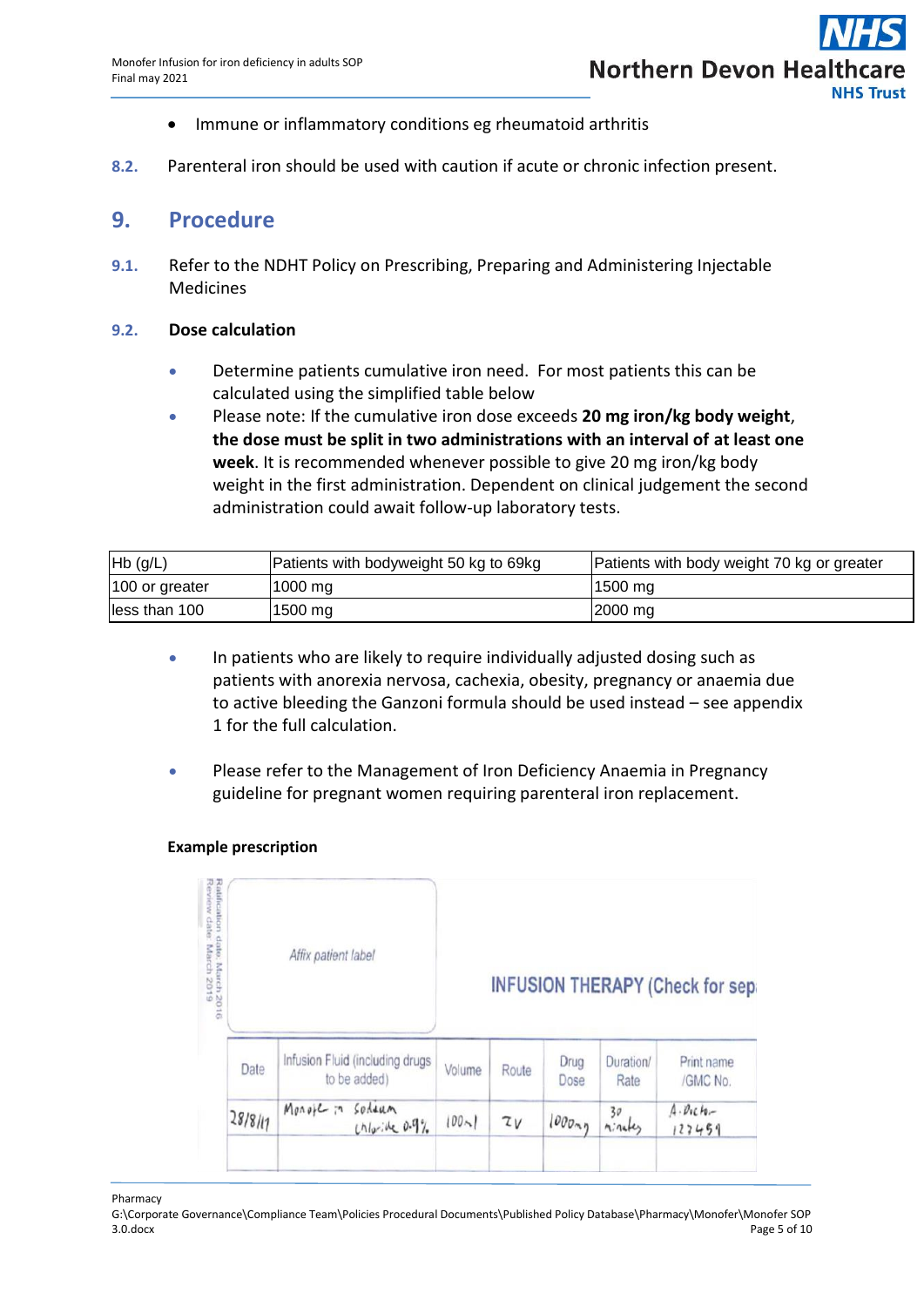#### **9.3.** Preparing Monofer infusion

- Monofer should routinely be added to 100ml sterile 0.9% sodium chloride for infusion.
- Volumes greater than 100mls (maximum 500mls) should be based on the individual patient's risk assessment
- The reconstituted solution for injection should be visually inspected prior to use. Use only clear solutions without sediment
- **9.4.** Administering Monofer infusion
	- Patient information leaflets are available from Pharmacosmos
	- Carry out positive patient identification, gain consent and check for allergies.
	- Record baseline early warning score (EWS)
	- Doses up to 1000 mg should be administered over more than 15 minutes.
	- Doses exceeding 1000 mg should be administered over 30 minutes or more.

# <span id="page-5-0"></span>**10. Monitoring and follow up**

- **10.1.** Monofer should only be administered when staff trained to evaluate and manage anaphylactic reactions is immediately available, in an environment where full resuscitation facilities can be assured
- **10.2.** Monitor the patient for signs of a hypersensitivity reaction or intolerance. If detected, stop the infusion immediately and seek medical assistance.
- **10.3.** Report incidents or adverse events via NDHT DATIX system and report to the MHRA via the yellow card scheme.

#### **10.4.**

- $\triangleright$  Patient must remain in the ward or department for at least 30 minutes following completion of infusion
- $\triangleright$  Prior to discharging day case patients record EWS. Provide advice on actions to take if patient becomes unwell following discharge.
- $\triangleright$  Some improvement in haemoglobin (Hb) level should be observed after 2 weeks, optimum improvement at 4 weeks. Recheck ferritin level two months following infusion to ensure continued improvement.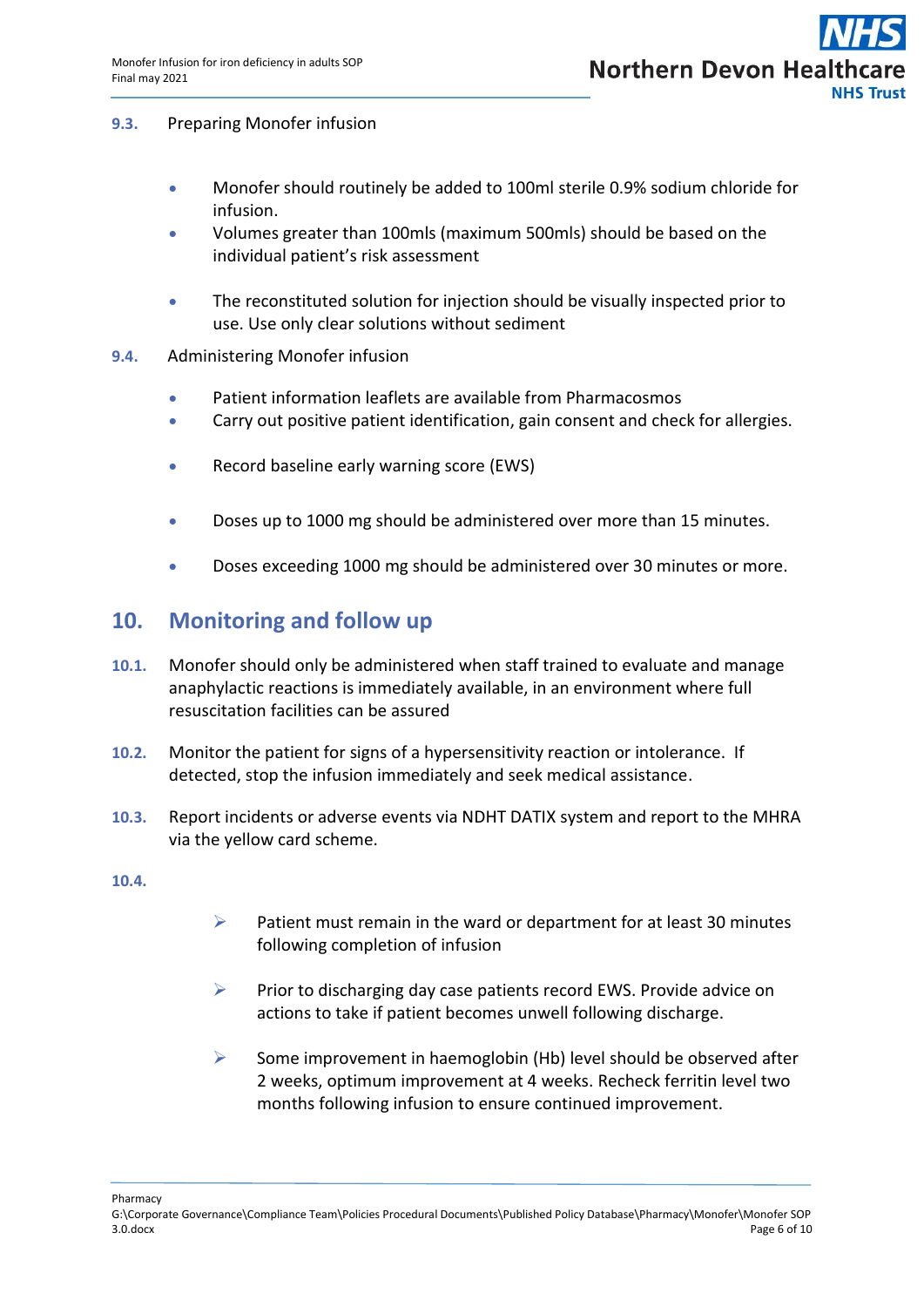

# **11. References**

- <span id="page-6-0"></span><http://www.injguide.nhs.uk/IVGuideDisplay.asp>
- <https://www.medicines.org.uk/emc/medicine/23669>
- [http://ndht.ndevon.swest.nhs.uk/management-of-iron-deficiency-anaemiain](http://ndht.ndevon.swest.nhs.uk/management-of-iron-deficiency-anaemiain-pregnancy-guidelines-v1-2-29oct13/)[pregnancy-guidelines-v1-2-29oct13/](http://ndht.ndevon.swest.nhs.uk/management-of-iron-deficiency-anaemiain-pregnancy-guidelines-v1-2-29oct13/)
- Pharmacosmos (2020) Monofer Summary of Product Characteristics
- Rampton, D. et al. (2014) Hypersensitivity reactions to intravenous iron: guidance for risk minimization and management. Haematologica 99(11) 1671-6

# <span id="page-6-1"></span>**12. Associated Documentation**

- **12.1.** Northern Devon Healthcare NHS Trust Medicines policy
- **12.2.** MEDUSA online injectable medicines guide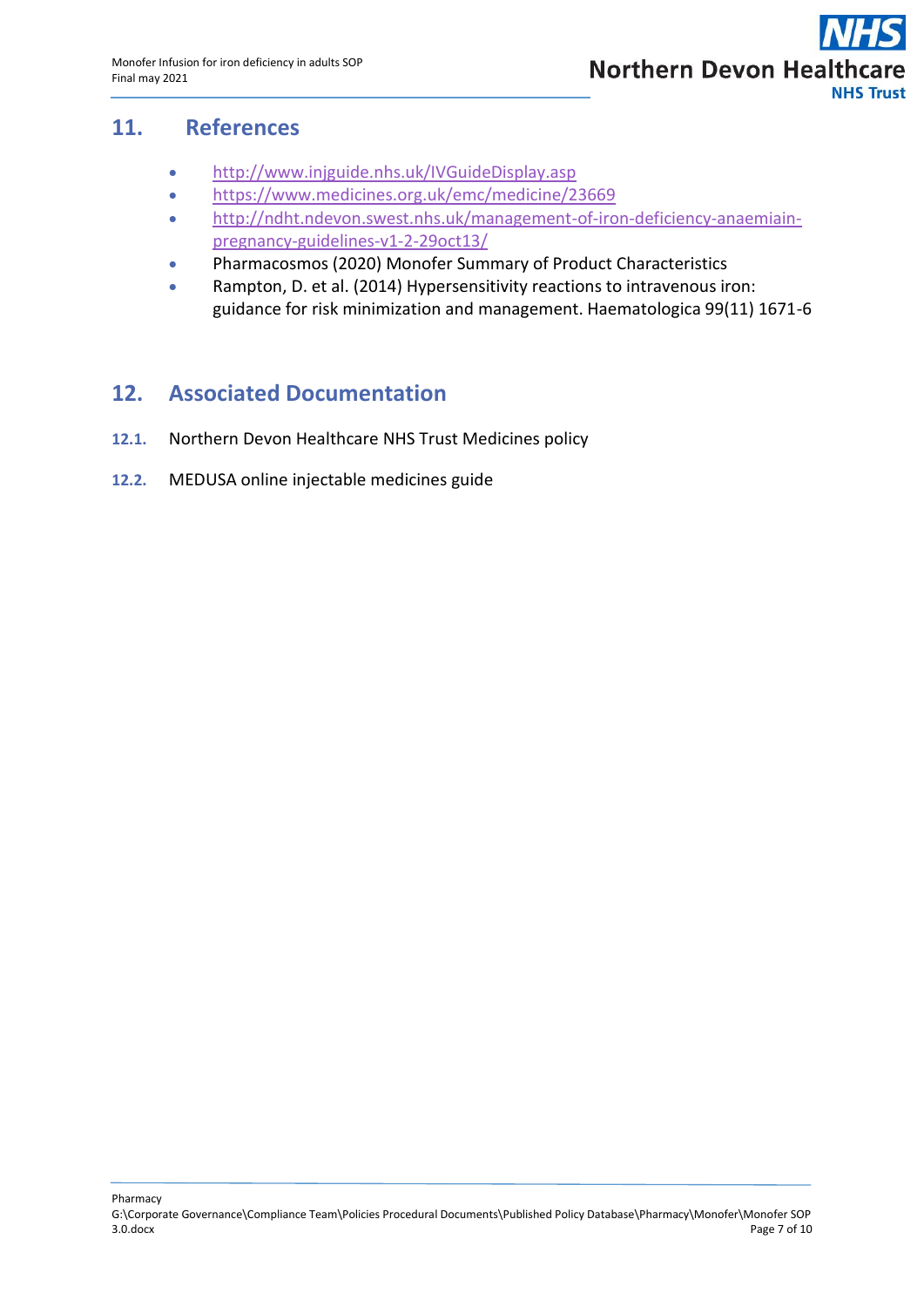# **APPENDIX 1**

Ganzoni formula for the calculation of iron needs

Iron need = Body weight(A) x (Target Hb<sup>(E)</sup> – Actual Hb)<sup>(B)</sup> x 2.4<sup>(C)</sup> + Iron for iron stores<sup>(D)</sup>  $[mg\,iron]$  $[kg]$  $\lceil g/dl \rceil$  $[mg\,iron]$ 

- $\triangleright$  (A) It is recommended to use the patient's ideal body weight for obese patients or pre-pregnancy weight for pregnant women. Ideal body weight may be calculated in a number of ways e.g. by calculating weight at BMI 25 i.e. ideal body weight =  $25 * (height in m)<sup>2</sup>$
- $\triangleright$  (B) To convert Hb [mM] to Hb [g/dl] you should multiply Hb [mM] by factor 1.61145
- $\blacktriangleright$  (C) Factor 2.4 = 0.0034 x 0.07 x 10,000

0.0034: Iron content of haemoglobin is 0.34% 0.07: Blood volume 70 ml/kg of body weight ≈ 7% of body weight 10,000: The conversion factor  $1$  g/dl = 10,000 mg/l

- $\triangleright$  (D) For a person with a body weight above 35 kg, the iron stores are 500 mg or above. Iron stores of 500 mg are at the lower limit normal for small women. Some guidelines suggest using 10-15 mg iron /kg body weight.
- $\triangleright$  (E) Default Hb target is 15 g/dl in the Ganzoni formula. In special cases such as pregnancy consider using a lower haemoglobin target

Worked example:

Patient weight = 60kg

Target Hb = 15g/dL

Actual  $Hb = 6g/dL$ 

Iron stores = 500mg

Iron dose (mg) = 60kg x (15 – 6) x 2.4 + 500mg = 1796mg

Normally round to nearest 100mg so 1800mg

Remember if the cumulative iron dose exceeds **20 mg iron/kg body weight**, **the dose must be split in two administrations with an interval of at least one week**.

The maximum amount this 60kg patient can have in one dose is 1200mg.

Pharmacy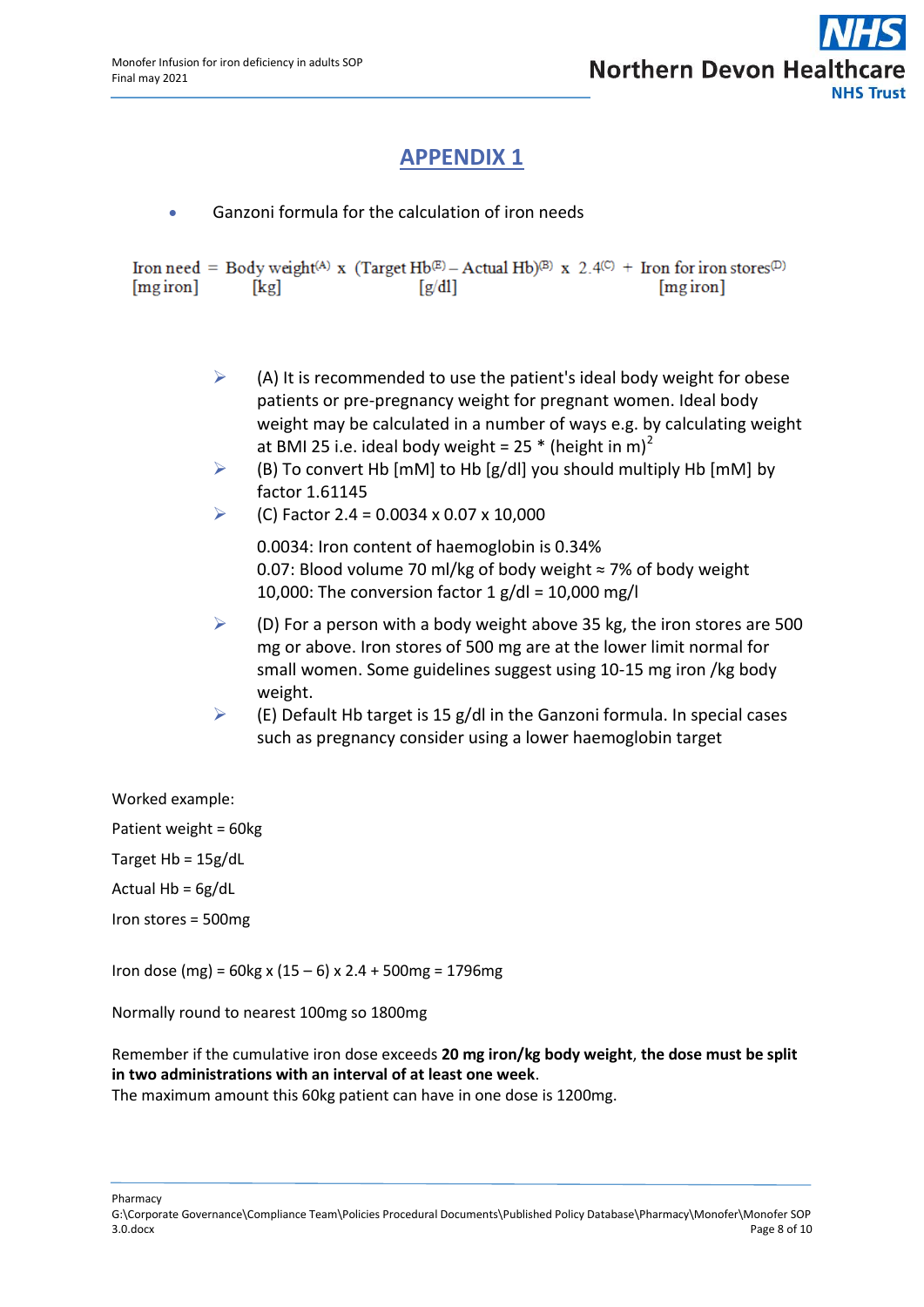# **Northern Devon Healthca NHS Trust**



Pharmacy

G:\Corporate Governance\Compliance Team\Policies Procedural Documents\Published Policy Database\Pharmacy\Monofer\Monofer SOP<br>Page 9 of 10 3.0.docx Page 9 of 10